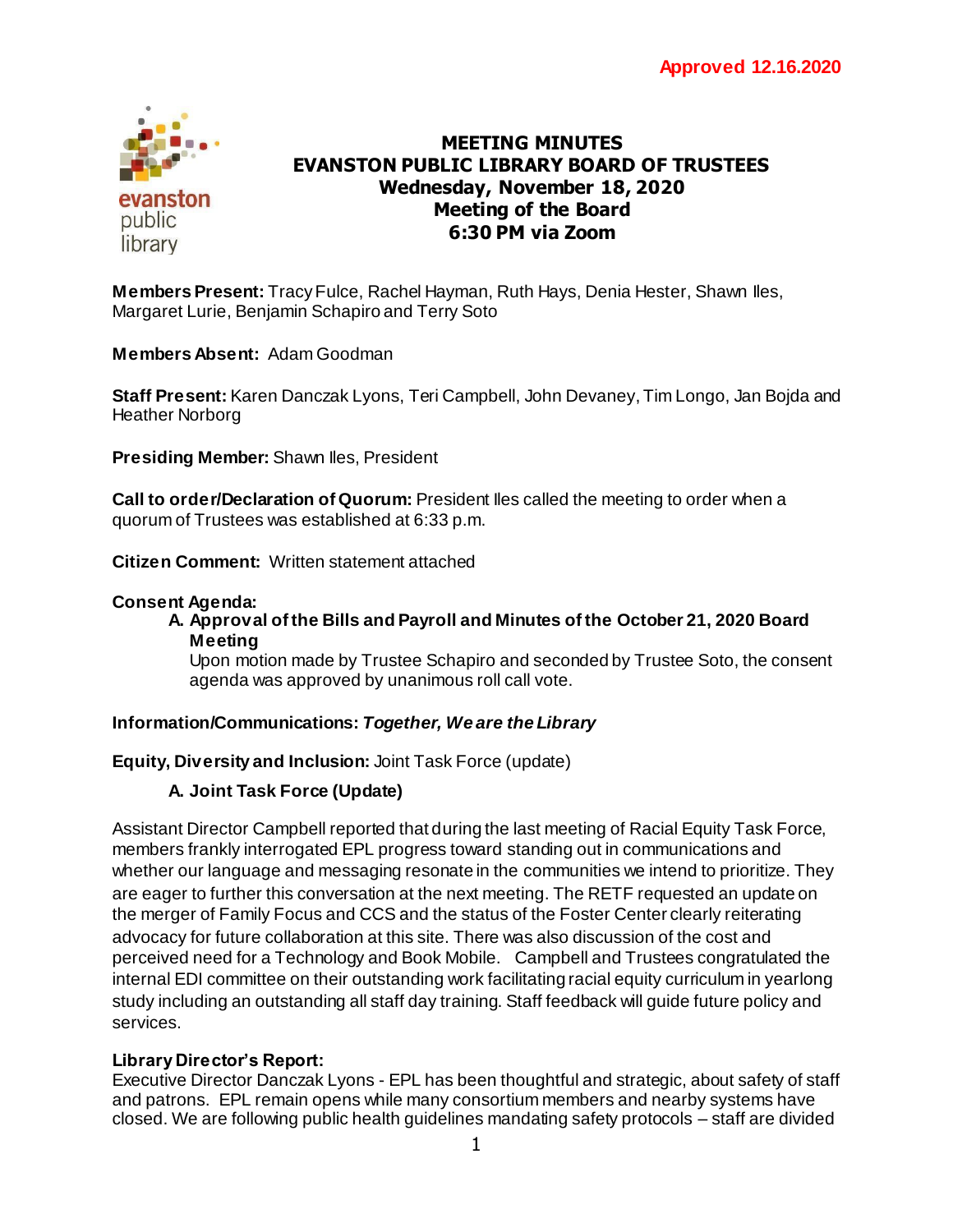into teams to limit interaction, all must wear masks properly and social distance, the number of patrons granted access to the building and number of public computers is limited as well as length of visit, and services are largely contactless. If the Governor mandates closure, we will pivot. We offer reasonable accommodations to the most vulnerable. We continue to regular, steady demand for the use of public computers and Wi-Fi.

# **Staff Report:**

### **A. Administrative Services Report**

Campbell welcomed two new Family Engagement Coordinators to the team – Carmen Francellno and Tracy Olasimbo. Hiring activity is continues. Expenditures have been reduced in anticipation of decreased revenues; revenues and expenditures are on pace to balance. The closure of CAMS and North branches are on pace to be completed on schedule.

#### **Board Report/Development: Reimagine Campaign (Update)**

Trustee Lurie announced the kickoff of the Reimagine Campaign began with mailed letters. EPL anticipates a strong response and hopes to achieve the success of last year. Stay tuned for a Challenge Match on Giving Tuesday. Lurie encouraged the Trustees to help raise enthusiasm and thanked them in advance for their participation.

#### *State Per Capita Grant Requirements*

Campbell reported that the official application has not been posted, but IL State library contacts have indicated that the application will require accountability to the newly updated version 4.0 Serving Our Public, Standards for Illinois Public Libraries, and that the due date will be in March.

#### **Unfinished Business:**

# **A. FY2021 Library Revenue Budget (For Approval)**

Upon motion made by Trustee Schapiro and seconded by Trustee Hayman, it was resolved to approve the FY2021 Library Revenue Budget by unanimous voice vote. The budget projects total revenue of \$9,272,467. Director Danczak Lyons welcomed the attendance of Trustees at the City Council meeting the following Monday as they deliberate approval of the City's total property tax levy, including the library portion.

#### **New Business:**

**A. Resolution 2020 – R1** providing for the budget and setting the annual tax levy for FY2021 (For Approval)

Upon motion made by Trustee Schapiro and seconded by Trustee Hays, it was resolved to approve the FY2021 Library Revenue Budget set the annual tax levy by unanimous voice vote.

**B. Approval of the 2021 Board Meeting Schedule** (Karen Danczak Lyons) Upon motion made by Trustee Lurie and seconded by Trustee Schapiro, it was resolved to approve the amended 2021 Board meeting schedule with a September 8th meeting in lieu of the proposed September 15th meeting by unanimous voice vote.

**C. Approval of the 2021 Library Closing Schedule** (Karen Danczak Lyons) Upon motion made by Trustee Fulce and seconded by Trustee Lurie, it was resolved to approve the 2021 Library closing schedule by unanimous voice vote.

**D. Review of 2021 Per Capita Grant Application Requirements** (Teri Campbell) This matter was discussed during Board Report earlier in the agenda.

#### **E. Approval of December 24, 2020 closing**

Upon motion made by Trustee Schapiro and seconded by Trustee Hays, it was resolved to approve closing the library on December 24, 2020 by unanimous voice vote.

# **Adjournment:**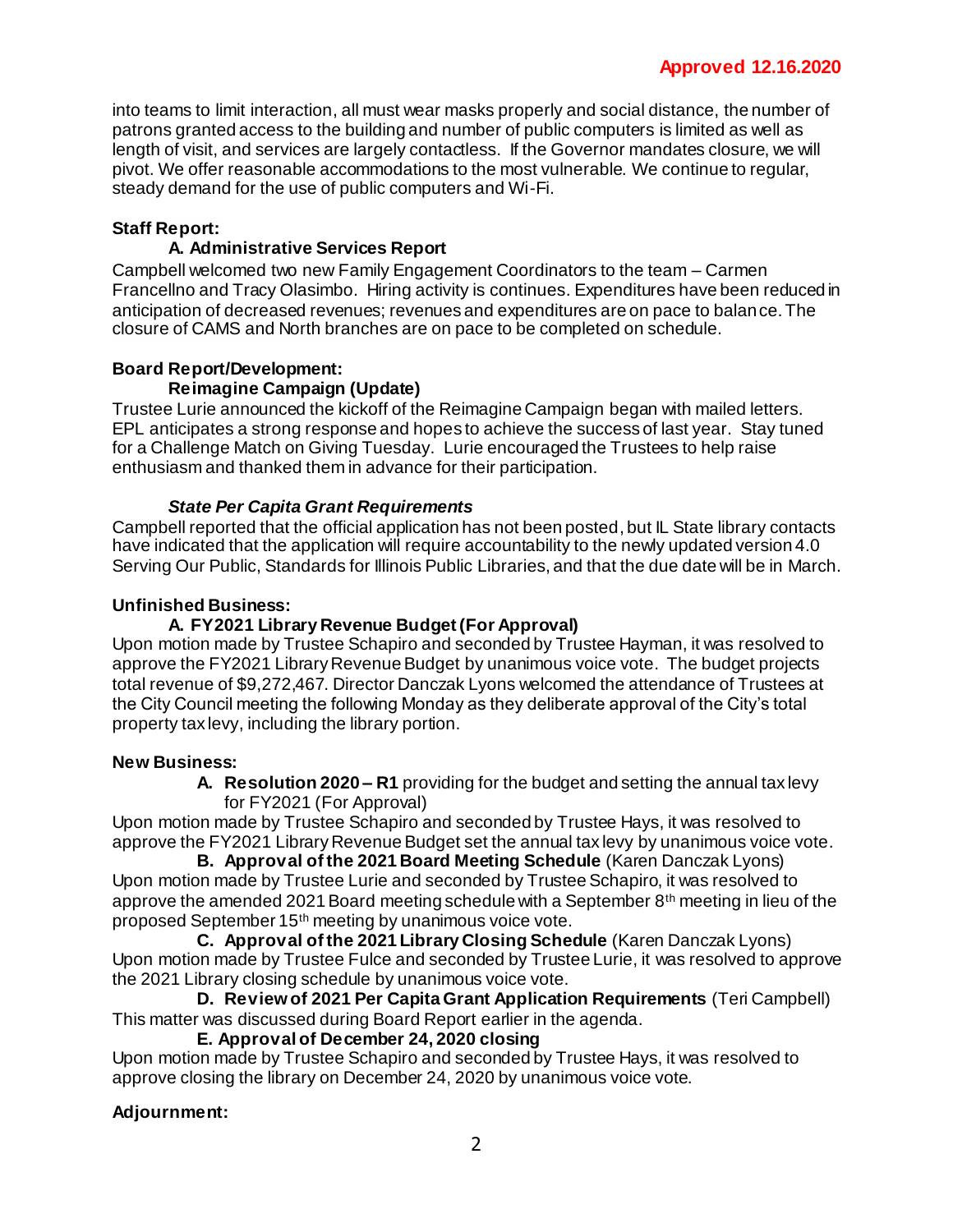The motion to adjourn was made by Trustee Hays, seconded by Trustee Schapiro and approved by roll call vote. Meeting adjourned at 7:13 p.m.

**Submitted by:** Terry Soto / Teri Campbell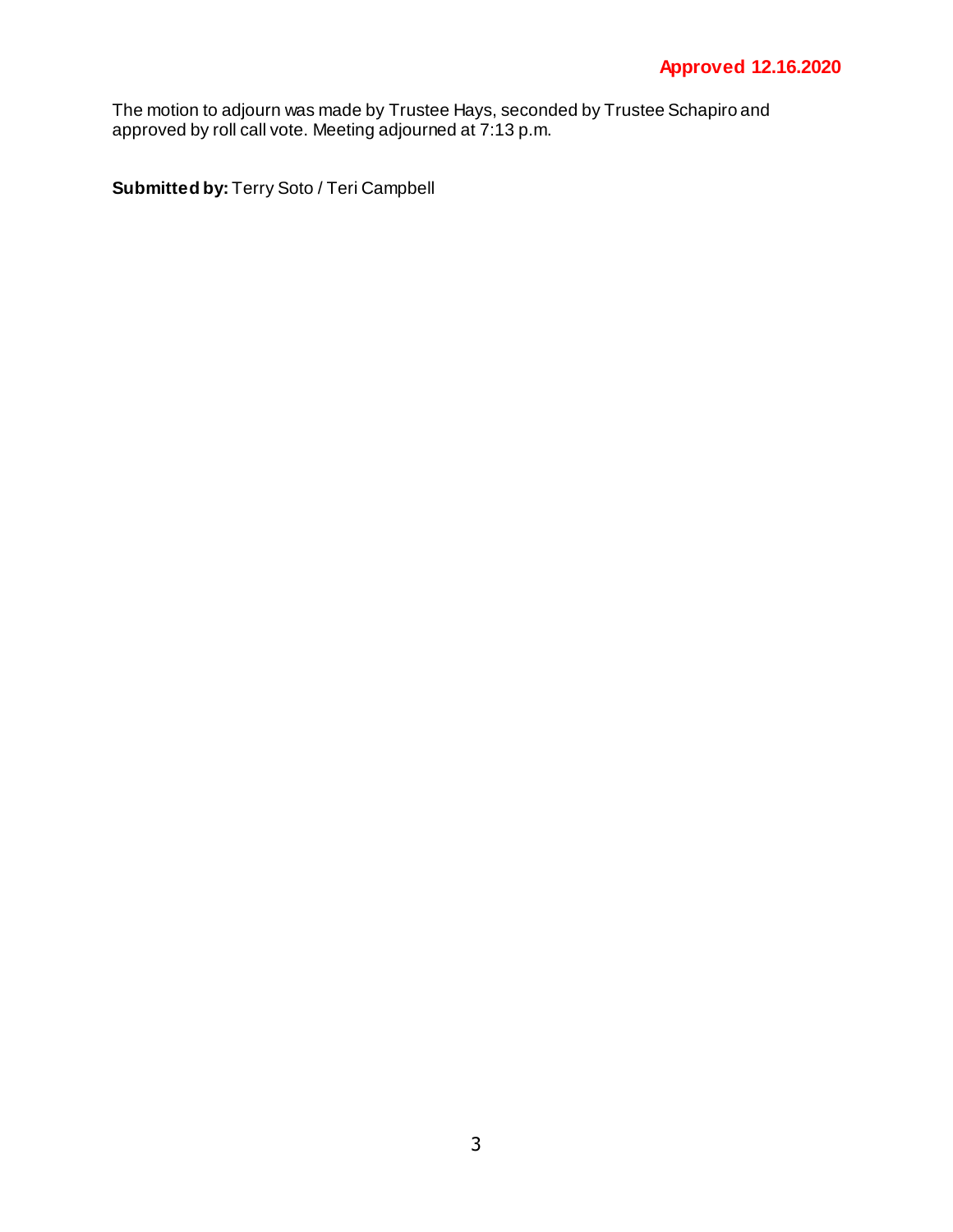# Public Comment Sign-In

Sign-in must be completed in advance of the Library Board meeting in order to be considered valid.

Registration will open when the agenda is published and will close when the meeting begins.

You may also submit written comments. Written testimony will be shared with the Board of Trustees and attached to the minutes.

The length of your comment will be determined by the number of speakers. Please unmute your audio when your name is called to speak, and adhere to the time limit. A chime will alert you that your time has ended. The next person will be called, and your audio will be muted. Disruption will result in removal from the meeting.

Email address \*

lneal@cityofevanston.org

Full Name

Lorena Neal

Are you an Evanston Resident? \*

Yes

No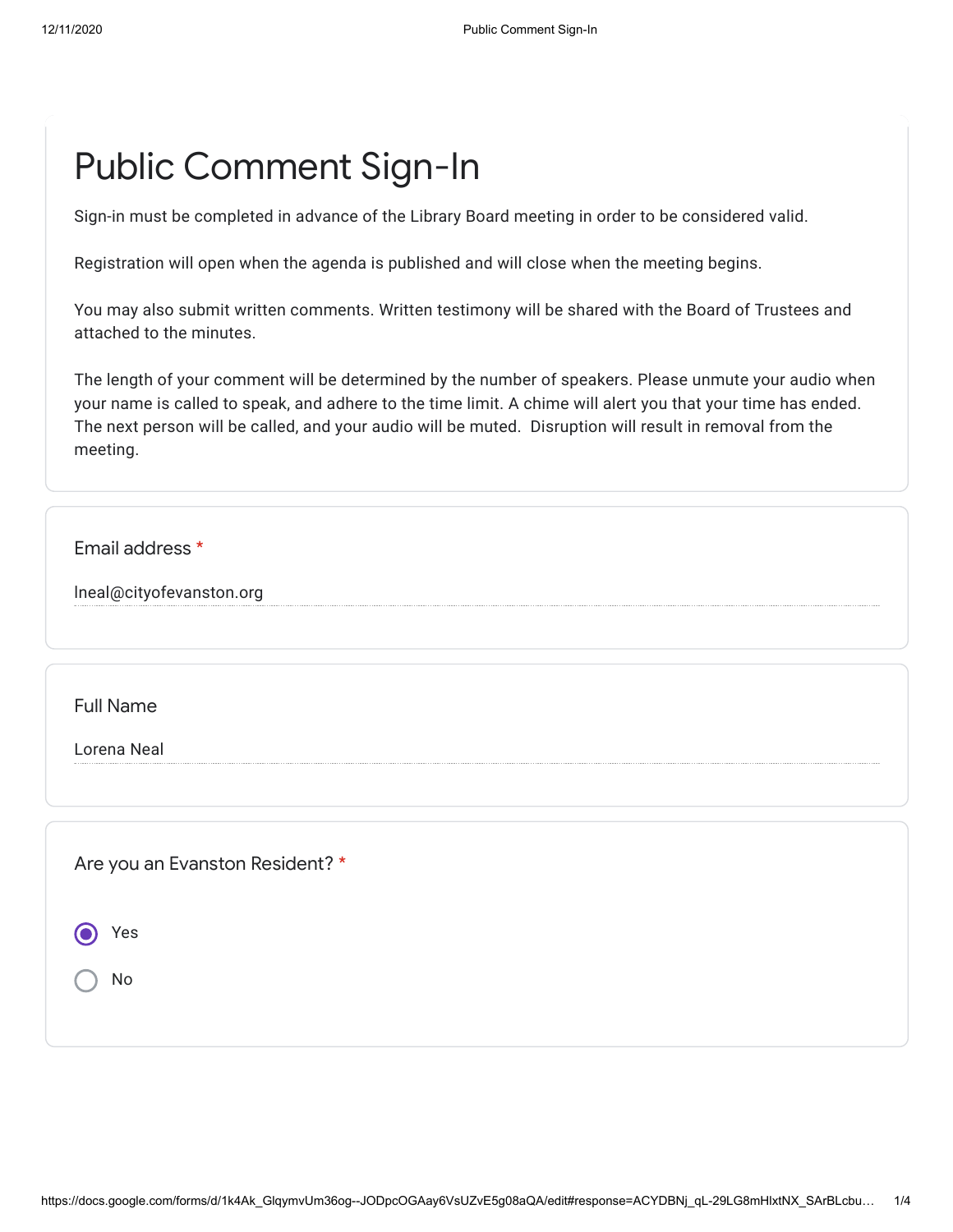| In what ward do you live? *      |                                                   |  |
|----------------------------------|---------------------------------------------------|--|
| 7th Ward<br>$\blacktriangledown$ |                                                   |  |
|                                  | How would you like to make your public comment? * |  |
| Phone In                         |                                                   |  |
| Video Comment (through Zoom)     |                                                   |  |
| Written Statement (see below)    |                                                   |  |
| Other:                           |                                                   |  |
|                                  |                                                   |  |

Please leave your phone number (for phoning in) or email (for video comment through zoom) so that we may contact you for your public comment. \*

lneal@cityofevanston.org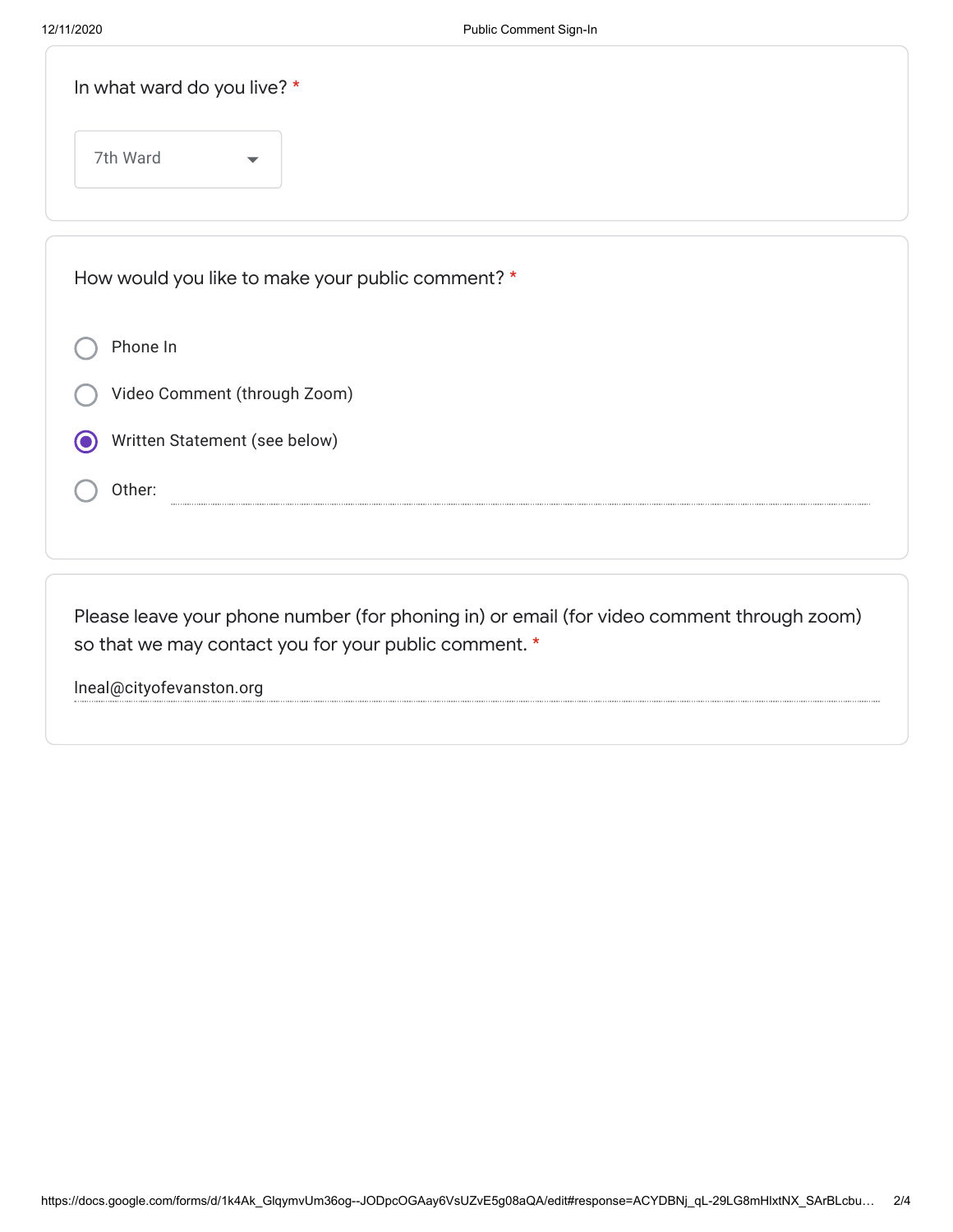#### Written Statement:

I have been asked by several other staff members to convey their concerns about the fact that the library has not announced a new closure plan to date. Gov. Pritzker has declared that Illinois goes back into Stage 3 on Friday, Nov. 20. The last time Illinois was in Phase 3, at a time when case numbers and hospitalizations were going DOWN, our library reopening plan had the building closed to the public, and limited staff inside for curbside pickup-related operations and other tasks: https://www.epl.org/phasedreopening-plan/. The LLL (adult services) department got an email today to say that sufficient numbers of patrons have called in to report that they are quarantined with COVID to require a new procedure for extending holds dates (and for specifically refusing to provide curbside service to people who are actively diagnosed with COVID) worked out between LLL and Circulation. And these are just the patrons who (a) know they are sick, and (b) aren't selfish enough to try to come in to get their books to pass their quarantine time without telling us - in other words, the tip of the iceberg.

The governor's order for the new Phase 3 in Illinois calls for "all office employees who are able to work from home to do so," and specifically closes all museums, cultural institutions, and recreation centers (although libraries are not specifically mentioned). All of the other libraries in the CCS consortium are either already closed (some doing curbside, some just closed), or will be by Friday.

There have also been numerous mask violations reported over the past few days. In the past 4 days, the 2nd floor has recorded 21 people either not wearing masks correctly, or not wearing them at all. There have been similar reports from staff on the 3rd floor. There have also been two incidents that required an entry in the security log this week, including a disturbed anti-masker who apparently wandered through the building without a mask at all on Monday, and had to be escorted out by security. One staff member reported to me that so many people pull down their masks as soon as staff are out of sight, it would require having someone walking the floors every 10 minutes to keep up with correcting them. Currently, floor sweeps only occurs once every 30 minutes, under "ideal" circumstances. There is not enough staff to do more frequent sweeps. That means that if patrons' masks are down or off, it could be for up to 30 minutes or more (if staff is helping patrons and can't do the sweep on time). Today, another staff member observed a patron pulling his mask up to cover his nose every time he entered their field of vision, leading them to believe that he wasn't wearing it (or wasn't wearing it properly) as soon as they couldn't see him. But because the staff member didn't actually see him NOT wearing the mask, they couldn't do anything about it. Whether staff can see patrons not wearing their masks or not is irrelevant - they are in the library, unmasked or improperly masked, for an unknown period of time. This is dangerous to other patrons as well as staff members.

One staff member asked the following: "Which services do we offer that are so essential that we need to risk staff lives to continue to offer them? Access to physical materials? We can offer curbside pickup again. Access to computers? We can close the other floors of the library and set up the limited computer lab in the community room which we operated at the end of July/beginning of August, or check out the laptops/hotspot combos we have to the few patrons that are coming in to use them. Printing and faxing? Other libraries have demonstrated that staff can print things for patrons and then have patrons pick them up at the door. We don't currently have a library social worker, and are referring social work related questions to other organizations anyway.

I want to know why I am continuing to put my life and my long-term health at risk to come in to work and be exposed to patrons who, in many cases, openly disdain our safety procedures. Is it because closing again would result in layoffs? Tell me, so that I know that I am risking my life so that I and my colleagues can keep